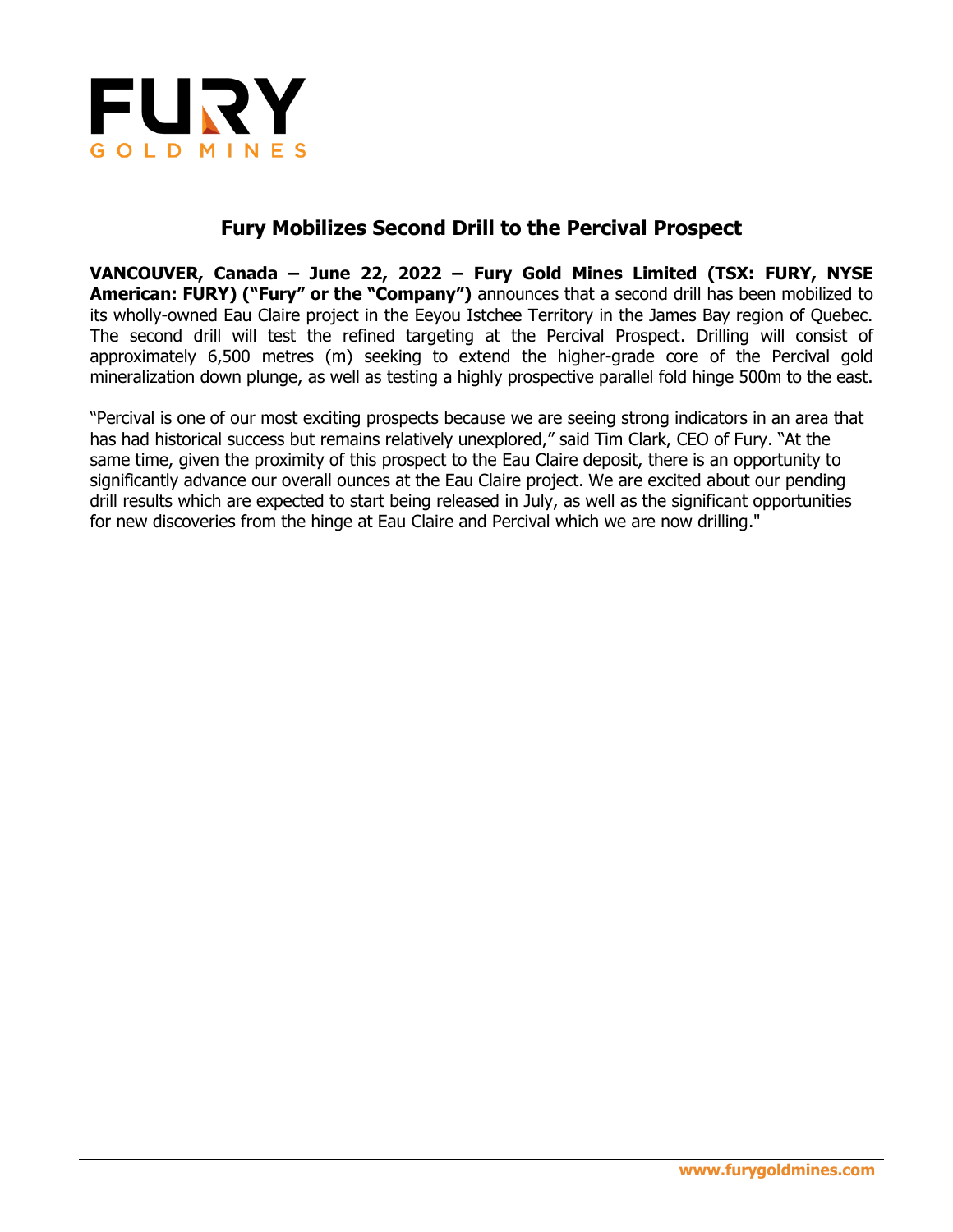

*Figure 1: Percival Long Section showing the steep westerly plunge of the folded stratigraphy as indicated by the 3D magnetic inversion with selected drill highlights as well as the pierce points for proposed 2022 drilling.*

# **Percival Prospect**

The Percival prospect, located 14 kilometres (km) east of the Eau Claire deposit, is currently represented by a 400 metre (m) by 100m mineralized footprint hosted within folded sulphidized and silicified breccias in an interbedded volcanic and sedimentary sequence represented by **historical drill intercepts by a previous operator during 2018 to 2019 of 93.1m of 2.22 g/t gold, 9.0m of 6.26 g/t gold, 8.5m of 7.13 g/t gold and 2.0m of 8.47 g/t gold (Figure 1)** [\(see news release dated February 10,](https://furygoldmines.com/news-and-media/news/fury-outlines-first-regional-exploration-target-at-4620395/)  [2021\)](https://furygoldmines.com/news-and-media/news/fury-outlines-first-regional-exploration-target-at-4620395/).

Targeting at Percival has significantly advanced recently with the completion of a 29 line-kilometre Induced Polarization ground geophysical survey as well as a biogeochemical survey covering 6.5km of the Percival trend. The higher-grade Percival mineralization is parallel and slightly offset to magnetic stratigraphic units that define a steeply plunging fold geometry. Targeting indicates there is the potential to extend higher-grade mineralization down plunge from historical intercepts (Figure 1) and in the newly identified parallel fold hinge 500m to the east of the known mineralization. A single historical drill hole intersected this parallel fold hinge and ended in 12m of alteration and mineralization similar to the halo observed around the Percival gold mineralization (Figure 1).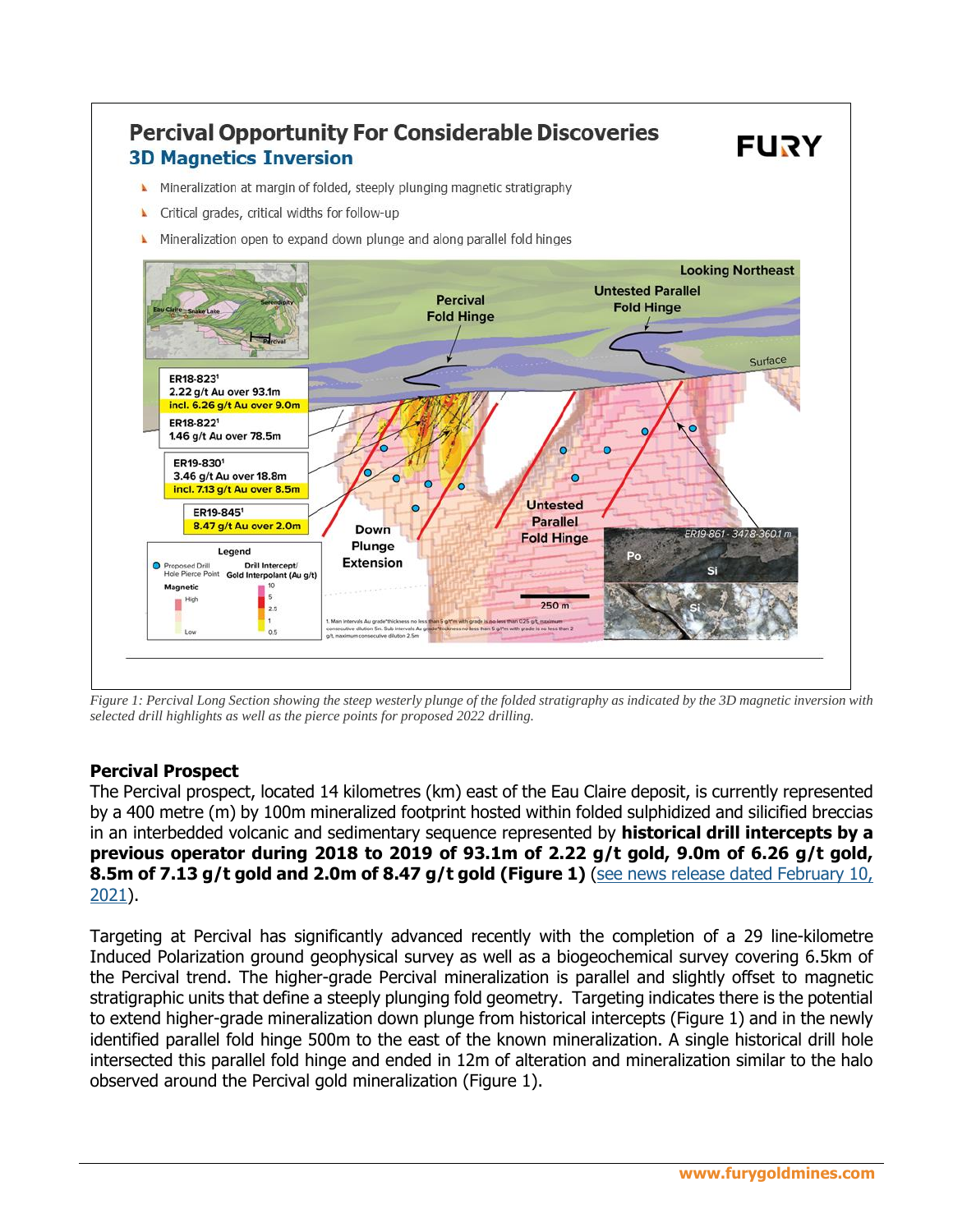"We have looked forward to drilling at Percival and the recently completed surveys have added a high degree of confidence to our targeting through an improved understanding of the controls on mineralization. Our onsite team has reviewed the historical drill core and outcrop exposure to develop a robust targeting matrix using real time observation that we will be able to implement to further refine our targeting as we drill this exciting prospect," commented Bryan Atkinson, P.Geol., SVP, Exploration of Fury.

# **Technical Disclosure**

The above figures reference highlights only, see the Company's periodic filings for full details of the work being conducted and its results. In particular the Company's 2021 Annual Information Form filed at www.sedar.com on March 23, 2022, contains information about the sampling methodology which supports the above disclosure.

David Rivard, P.Geo, Exploration Manager at Fury, is a "qualified person" within the meaning of Canadian mineral projects disclosure standards instrument 43-101 and has reviewed and approved the technical disclosures in this press release.

#### **About Fury Gold Mines Limited**

Fury Gold Mines Limited is a Canadian-focused exploration company positioned in two prolific mining regions across the country. Led by a management team and board of directors with proven success in financing and advancing exploration assets, Fury intends to grow its multi-million-ounce gold platform through rigorous project evaluation and exploration excellence. Fury is committed to upholding the highest industry standards for corporate governance, environmental stewardship, community engagement and sustainable mining. For more information on Fury Gold Mines, visit www.furygoldmines.com.

# **For further information on Fury Gold Mines Limited, please contact:**

Margaux Villalpando, Investor Relations Tel: (844) 601-0841 Email: info@furygoldmines.com Website: [www.furygoldmines.com](http://www.furygoldmines.com/)

# **Forward-Looking Information and Additional Cautionary Language**

This release includes certain statements that may be deemed to be "forward-looking information" or "forward-looking statements" within the meaning of applicable securities laws, which relate to the future operations of the Company and other statements that are not historical facts. Specific forward-looking information contained in this release primarily relates to statements that suggest that future work at Eau Claire will potentially increase or upgrade the estimated gold resources.

There can be no assurance that such statements will prove to be accurate, and actual results and future events could differ materially. Although the Company believes that the assumptions and expectations reflected in those forward-looking statements were reasonable at the time such statements were made, there can be no assurance that such assumptions and expectations will prove to be correct. Exploration is a high-risk enterprise.

Readers should refer to the risks discussed in the Company's Annual Information Form and MD&A for the year ended December 31, 2021 and subsequent continuous disclosure filings with the Canadian Securities Administrators available at www.sedar.com and the Company's Annual Report including the